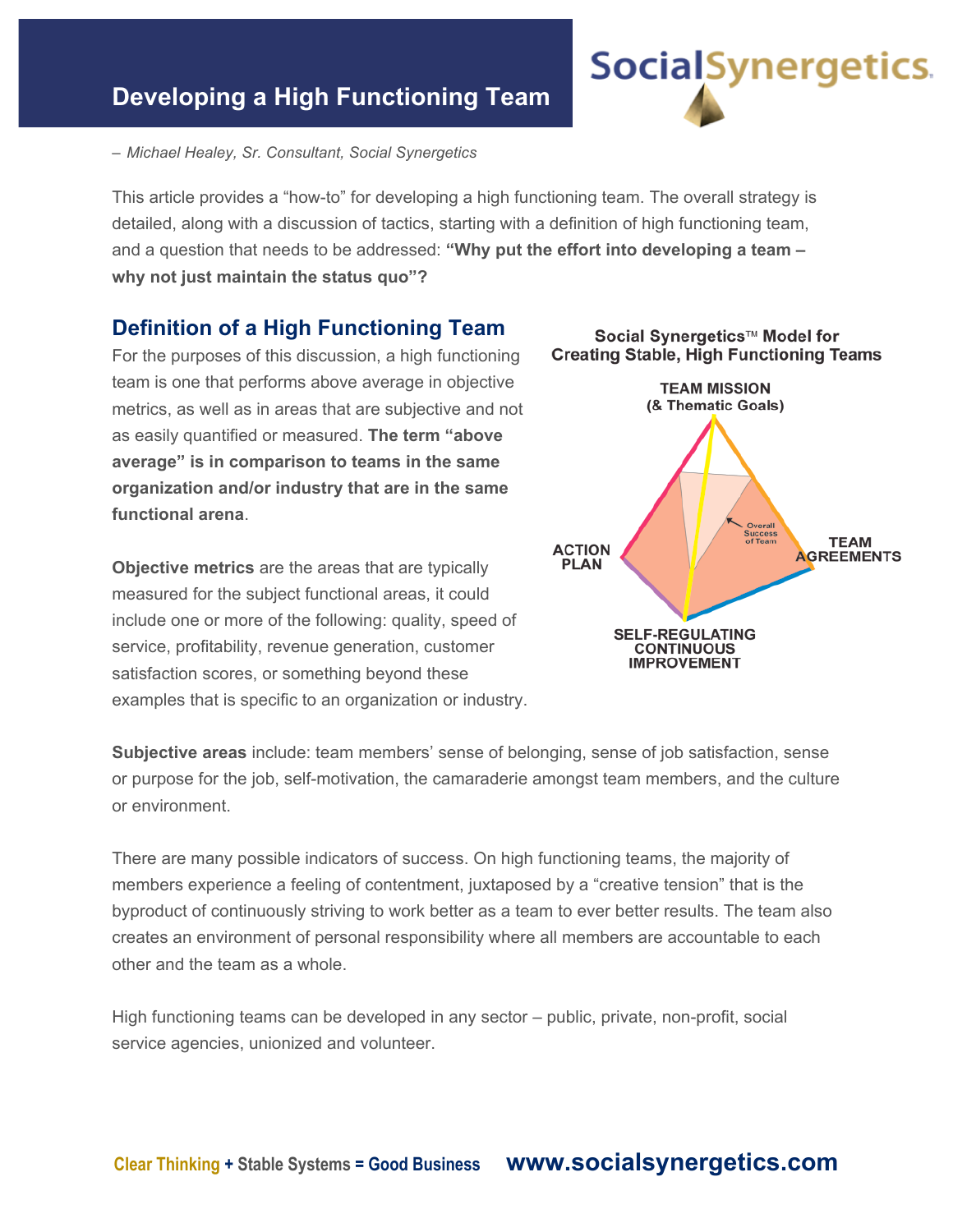# **Behaviours of a High Functioning Team**

Most high functioning teams:

- > Are self-correcting/self-regulating have a code of conduct that allows the team to confront any situation that arises in a productive, effective and efficient manner.
- > Are self-directed setting and achieving goals that are ever more challenging.
- > Have protocols in place designed to regularly challenge and assess legacy processes for effectiveness.
- > Continuously work towards process improvement and innovation.
- > Have a culture of on-going personal/professional growth and development.
- > Understand conflict is a necessary aspect of healthy teams and manage conflict.

## **How A Team Becomes High Functioning**

Most of the high functioning teams that have been studied were not created by happenstance. Rather, the team engaged in strategic, targeted processes over a period of time, which led to the above average results.

The strategies outlined here are a coalescence of processes and models proposed and developed by other authors, most notably Patrick Lencioni in his book, *The 5 Dysfunctions of a Team*, and was also generally inspired by the works of Stephen Covey and Peter Senge.

Lencioni identifies 5 areas of functionality on teams, that, when not working well, lead to dysfunction and when working well, lead the team to high levels of functionality. While each of the functions are important in their own right, and can be developed independently, some create a foundation on which the other functions can be built, and therefore, must be in place, to a degree, before the higher-level functions can be significantly developed.

Visually they form a two-dimensional pyramid with TRUST at the bottom, then the ability to master CONFLICT, followed by COMMITMENT, then ACCOUNTABILITY, and finally FOCUS ON RESULTS.

## **Developing a Foundation of Trust**

Clearly a team that does not have trust amongst the team members can't have commitment and will never achieve accountability or results (consistently above average). A team that can't handle conflict can't develop commitment, and so on.

The process for developing a high functioning team starts with the building of trust within the team. There are many processes that can be deployed to bring about increased trust. Some teams that have worked successfully together over a period of time may have developed a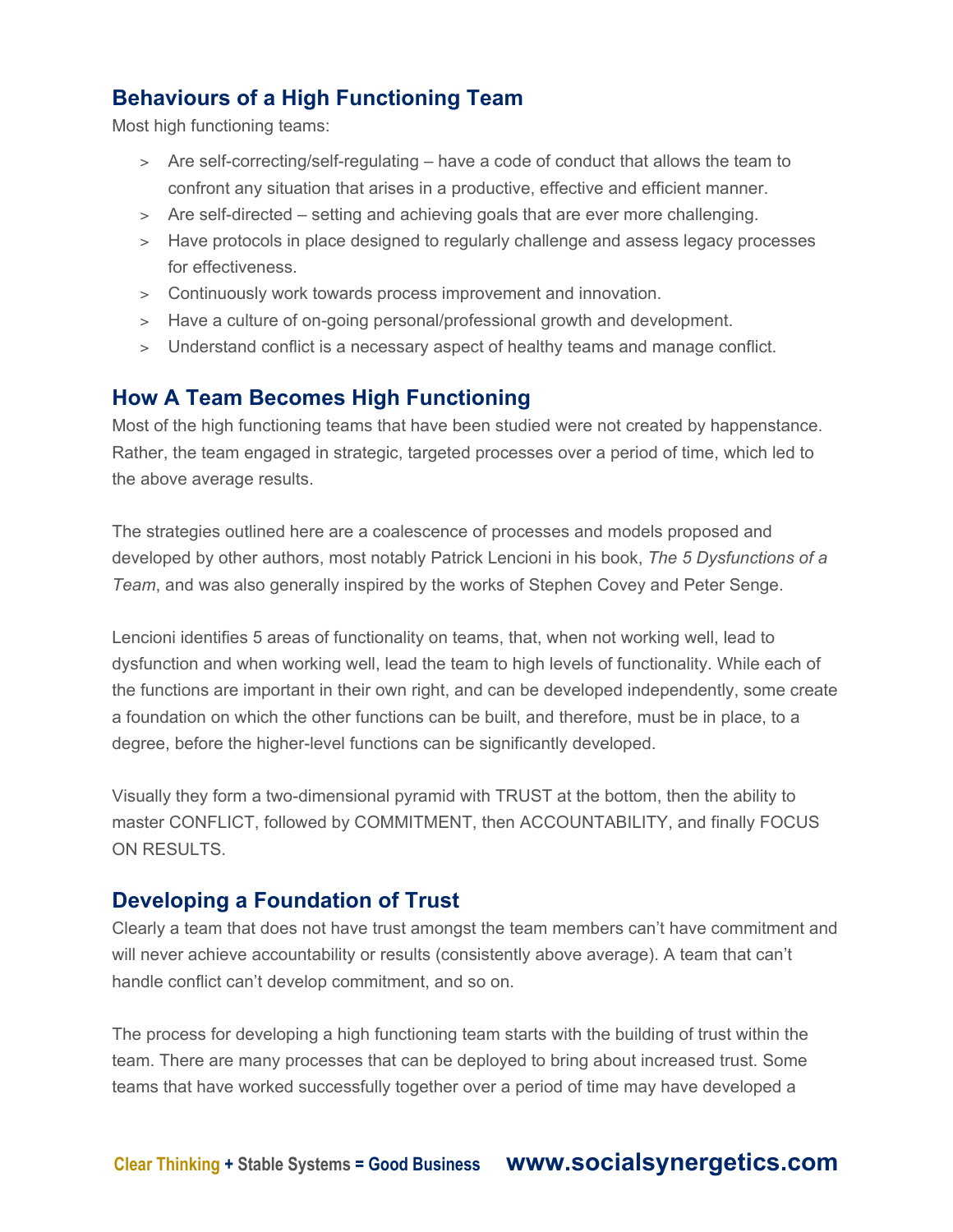requisite level of trust. However, time spent together does not guarantee trust. In fact, most teams, despite time together, do not have the level of trust necessary as a foundation for becoming a high functioning team.

One of the best processes for developing trust is for the team members to get to know and understand one another at a deeper level. A good launching pad for better understanding of each other is some form of personality and/or behaviour profiling.

The purpose personality or behaviour profiling is not to pigeon-hole or stigmatize any team members. The primary purpose is to Identify different behaviour and communication style preferences. Team members can then **Adapt** their own style when interacting with others, and in doing so, **Connect** with them. This creates a good beginning foundation for trust.

It is amazing how often conflict situations are unproductive primarily due to style differences amongst the "combatants".

**In addition to, and in concert with, the above, the following model is a step-by-step process for building a high-functioning team.**

## **STEP 1: Team Mission**

The first step is to develop a team mission statement. A team mission statement is not the same as an organizational mission statement. The team mission statements address one concept only, and that is: **"Why are we here?"** – the "we" being the team and the individuals on the team.

In addition to stating the purpose, team-type mission statements need to be succinct – the most powerful are typically 7 – 10 words or less and speak only to purpose – the real question is "why". Statements that begin with *"We are a team of dedicated …."* are addressing "who". Keep it lean and targeted on "why".

There are two sides to the "Why are we here?" question. Why is the team here – what is the output/deliverable of the team? And, equally importantly, why are the individual members here?

Team members must ask and be able to answer for themselves, *"Why work in this industry and for this company and on this team?"* There are other industries, companies and teams that are possibilities, so the goal of this question is to get to a meaningful answer.

The easy, and somewhat cynical, answer is some version of *"It's a job"* or *"It's a paycheque".* This answer full of "attitude" is often the end product of an individual not being inspired by the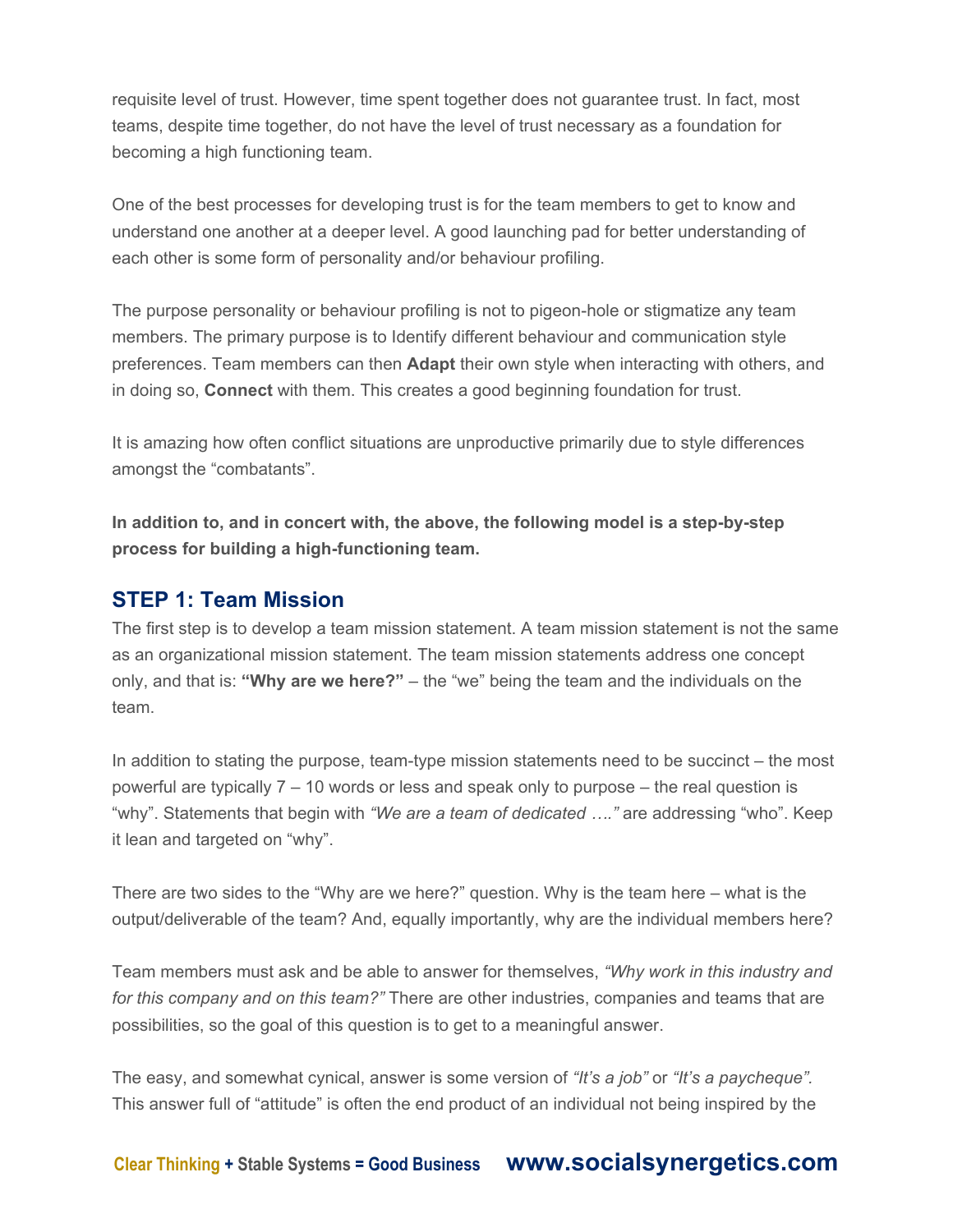job for some period of time. To turn this around, it can be useful to assist people in getting in touch with the feelings-motivation-inspiration they had when they first started the job or joined the organization. What were their aspirations then? Frequently, reconnecting to those earlier motivations can inspire a renewed commitment to the role and/or team.

Front line health care is a prime example of the power of re-connecting. Many who deliver front line health report the reason they chose the field was a strong desire to "help people". And yet, some years later they feel unfulfilled, uninspired and are just "going through the motions". When they reconnect with, and begin thinking daily, about how they and the team they are on can help people, they become re-inspired, begin thinking more creatively about their role and have a renewed sense of purpose in the jobs.

The final element in using a team mission statement as a foundation for transforming a team is to operationalize the mission statement. Mission statements that are created and posted on the wall or on the intranet but have no operational relevance to the team members are essentially non-functioning statements. The team needs to take action to bring the mission into reality.

In his book, *It's Our Ship*, Captain Michael Abrashoff details many of the steps taken on the USS Benfold to transform it from one of the lowest performers in the US Navy to one of the highest. One of the key steps was the development of a mission statement. Captain Abrashoff conducted interviews with all the sailors on board the ship. In part, he discovered that many of the sailors joined the Navy to "get away" from less than positive home situations, and further, they were attracted to the "be all you can be" concept.

Ultimately the mission statement "This is the best damn ship in the Navy" evolved from those interviews and from Captain Abrashoff's desire for the crew to aspire to something big.

## **STEP 2: Team Agreements**

The next step is to develop a set of "rules" for interaction on the team. Ideally the "rules" would cover areas of interaction between team members. They typically include statements inferring items like respect (for time, ideals, personal style preferences, etc.), how to handle conflict, decision-making processes (consensus, majority, veto's, etc.), commitment to the team, etc. etc.

These rules are variously called Rules of Engagement, Code of Conduct, Team Agreements, depending on the sensibilities of each team.

## **STEP 3: Thematic Goals**

Developing a set of Thematic Goals is next – usually 3- 5 are actively pursued at any given time. Thematic goals do not need to be objectively measurable (although they can be) and are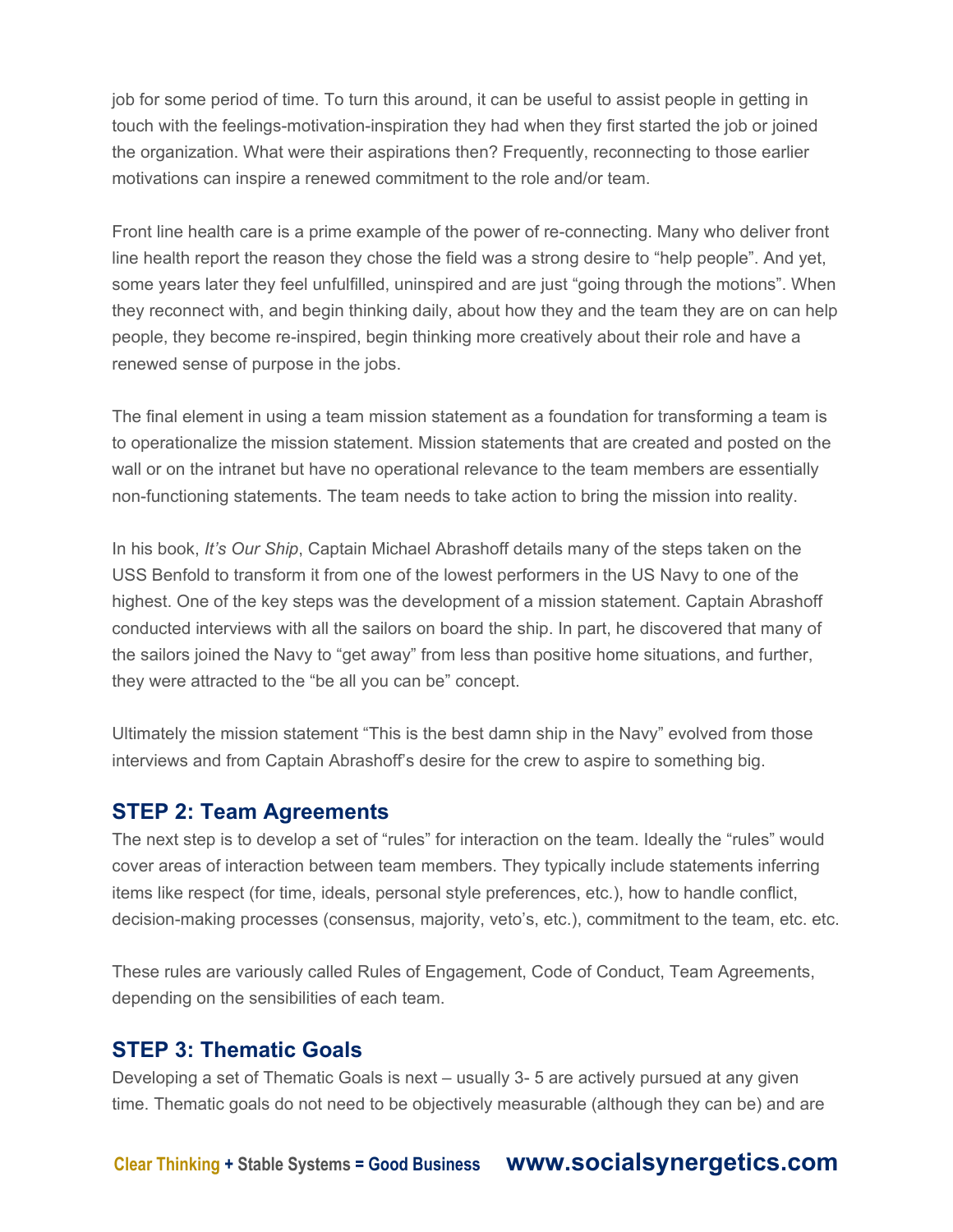not necessarily realistic (ie. zero defects in a manufacturing process, zero incidents in a transportation company, etc.). Thematic goals typically include goals revolving around the output of the team (quality, safety, etc.) and/or the environment of the team (innovation, managing conflict, job satisfaction, cohesion, etc.), principles or values.

Some teams develop their own thematic goals based on team discussions and a consensus amongst the team members. Other teams use concepts proposed by other authors. The possibilities are endless; however, here are three examples to stimulate thought:

In a series of books generally referred to as the Fish Philosophy, the authors detail the success of a retail seafood operation and the 4 principles the operation used to drive their success. In one of the books, *Fish Tales*, the authors track how those principles were executed in a variety of organizational settings with very good results. These teams used the Fish principles as thematic goals.

Some teams have adopted Stephen Covey's 7 Habits of Highly Effective People as their thematic goals. While other groups have used the principles and concepts from Spencer Johnson's *Who Moved My Cheese* materials.

Whether the thematic goals are internally developed, derived from an external source or some combination thereof, the important elements are that the team is engaged in the pursuit of the goals and the goals are not operational goals, which are often goals that are "pushed" down from above.

Being able to measure and assess progress is important to goal achievement, ensuring the team is heading in the desired direction, and feelings of accomplishment by team members. Objective measurement of thematic goals is frequently not realistic, therefore a subjective measurement system needs to be developed. Sometimes simple is better. A system that is easy to develop and administer uses a 1 – 10 scale. Staff are surveyed regularly and asked to rate the groups or individual's proficiency over the previous period. This rating can then be compared to the ratings from earlier periods to determine the trend.

Hypothetically, consider a management team that has as one of its thematic goals: Increased job satisfaction of all staff reporting to the team members. A confidential periodic survey (monthly/quarterly) could be completed by all subject staff. The survey would ask each staff person to rate their level of job satisfaction on a scale of 1-10, with 10 being the highest. The management team would then have a regular assessment of their progress on the thematic goal. This is obviously a simplification for demonstration purposes.